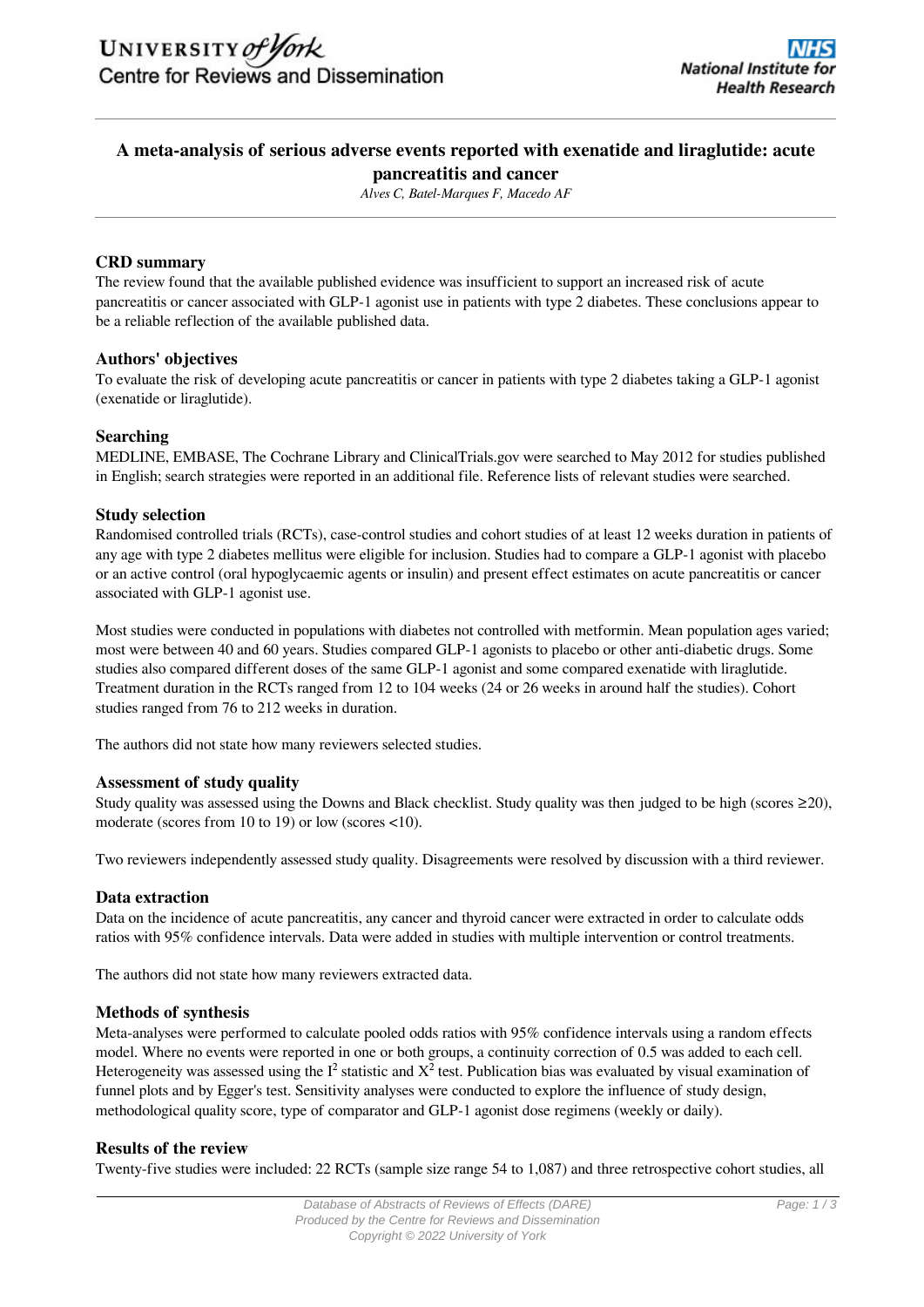# UNIVERSITY of York Centre for Reviews and Dissemination

of exenatide (sample size range 22,789 to 482,034). Study quality was considered high in 15 studies and moderate in 10 studies (scores ranged from 13 to 25).

Acute pancreatitis: Neither exenatide (13 studies) nor liraglutide (12 RCTs) were associated with increased incidence of acute pancreatitis. Sensitivity analyses yielded similar results. There was evidence for publication bias in the analysis of the 10 exenatide RCTs.

Any cancer: In the main analyses neither exenatide (10 RCTs) nor liraglutide (10 RCTs) were associated with increased incidence of cancer. Sensitivity analyses showed similar results for exenatide but liraglutide was associated with a statistically significant increased risk of cancer when only the five high quality studies were analysed (OR 2.60, 95% CI 1.08 to 6.27;  $I^2=0\%$ ; neither the comparator treatments nor the number of cancers were explicitly stated for this analysis (although it appeared the comparators were other anti-diabetic drugs).

Thyroid cancer: There were no cases of thyroid cancer in patients taking exenatide. Liraglutide was not significantly associated with increased incidence of thyroid cancer.

# **Authors' conclusions**

Current available published evidence was insufficient to support an increased risk of acute pancreatitis or cancer associated with GLP-1 agonists.

# **CRD commentary**

The review addressed a clear question and was supported by reproducible eligibility criteria. Several relevant electronic databases were searched. The restriction to identifying only studies published in English means that some relevant data may have been missed. Duplicate processes were employed to reduce the risks of reviewer error and bias during the study quality assessments; the authors did not report on whether such methods were used during study selection or data extraction.

Study quality was assessed and the results were used for sensitivity analyses. Appropriate methods were used to pool data and to assess and investigate heterogeneity. The authors acknowledged that they did not attempt to seek out unpublished data and added that none of the randomised trials were designed to prospectively monitor for cancer incidence.

The authors' conclusions appear to be a reliable reflection of the available published data.

# **Implications of the review for practice and research**

Practice: The authors stated that physicians and patients should remain vigilant for episodes of acute pancreatitis or cancer and report any events to the appropriate pharmacovigilance system.

Research: The authors stated a need for long-term well-designed epidemiological studies assessing the cancer and acute pancreatitis risk associated with GLP-1 agonists.

# **Funding**

Foundation for Science and Technology (FCT), Portugal.

# **Bibliographic details**

Alves C, Batel-Marques F, Macedo AF. A meta-analysis of serious adverse events reported with exenatide and liraglutide: acute pancreatitis and cancer. Diabetes Research and Clinical Practice 2012; 98(2): 271-284

# **PubMedID**

[23010561](http://www.ncbi.nlm.nih.gov/pubmed?term=23010561)

**DOI** 10.1016/j.diabres.2012.09.008

# **Original Paper URL**

http://www.sciencedirect.com/science/article/pii/S0168822712003129